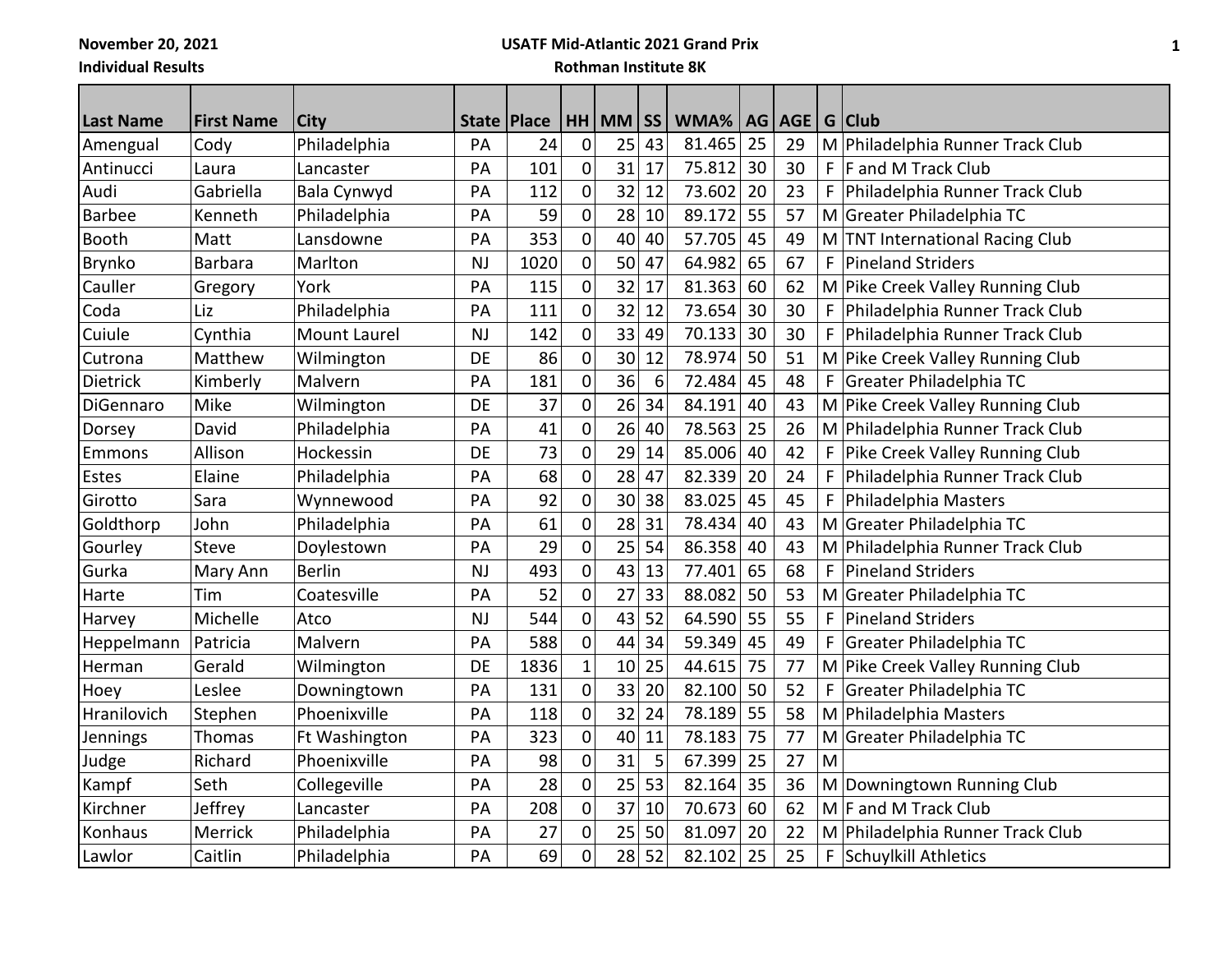**November 20, 2021**

# **USATF Mid-Atlantic 2021 Grand Prix**

**Individual Results**

### **Rothman Institute 8K**

| Lizins         | Kristaps    | Philadelphia       | PA        | 21             | 0                   | 25 | 30 | 82.157 | 25 | 25 |    | M Philadelphia Runner Track Club    |
|----------------|-------------|--------------------|-----------|----------------|---------------------|----|----|--------|----|----|----|-------------------------------------|
| Longshore      | Kristine    | Doylestown         | PA        | 2041           | $\mathbf{1}$        | 37 | 41 | 28.340 | 50 | 53 | F. | Philadelphia Masters                |
| Mateer         | Christopher | Philadelphia       | PA        | 18             | $\mathbf 0$         | 25 | 22 | 82.654 | 30 | 31 |    | M Philadelphia Runner Track Club    |
| Matuszak       | Paul        | Huntingdon Valley  | PA        | 7              | 0                   | 24 | 15 | 87.354 | 35 | 35 |    | M Philadelphia Runner Track Club    |
| Mazo           | Daniel      | Bala Cynwyd        | PA        | 104            | 0                   | 31 | 32 | 80.338 | 55 | 58 |    | M Greater Philadelphia TC           |
| McCurry        | Pat         | Philadelphia       | PA        | 14             | 0                   | 24 | 50 | 84.362 | 25 | 27 |    | M Philadelphia Runner Track Club    |
| McGrier        | Dawn        | Swedesboro         | <b>NJ</b> | 1815           | $\mathbf{1}$        | 9  | 5  | 41.013 | 55 | 55 | F. | Moorestown Distance Running Project |
| <b>McManus</b> | Diane       | <b>Upper Darby</b> | PA        | 2042           | $\mathbf 1$         | 37 | 45 | 35.720 | 70 | 71 | F  | Greater Philadelphia TC             |
| Michon         | Zachary     | Manayunk           | PA        | $\overline{2}$ | 0                   | 23 | 38 | 88.646 | 20 | 23 |    | M Philadelphia Runner Track Club    |
| Miller         | Sarah       | Medford            | <b>NJ</b> | 460            | $\mathsf{O}\xspace$ | 42 | 35 | 59.726 | 45 | 45 | F  | <b>Pineland Striders</b>            |
| Montini        | Paul        | Huntingdon Valley  | PA        | 105            | 0                   | 31 | 34 | 76.874 | 50 | 53 | M  | Greater Philadelphia TC             |
| Moore          | Grace       | Wynnewood          | PA        | 40             | $\mathbf 0$         | 26 | 40 | 88.875 | 20 | 23 | F  |                                     |
| Morgan         | Gregory     | Philadelphia       | PA        | 17             | 0                   | 25 | 18 | 82.806 | 20 | 24 |    | M Philadelphia Runner Track Club    |
| <b>Myers</b>   | Christopher | Lancaster          | PA        | 13             | $\mathsf{O}\xspace$ | 24 | 49 | 84.419 | 20 | 23 |    | M F and M Track Club                |
| Naimoli        | Christopher | Philadelphia       | PA        | 35             | $\mathbf 0$         | 26 | 14 | 84.562 | 40 | 42 |    | M Greater Philadelphia TC           |
| Newcomer       | Walter      | Manheim            | PA        | 122            | $\mathbf 0$         | 32 | 50 | 82.284 | 65 | 65 |    | M   F and M Track Club              |
| <b>Ng</b>      | Stephanie   | Philadelphia       | PA        | 82             | 0                   | 29 | 53 | 79.308 | 20 | 23 | F. | Philadelphia Runner Track Club      |
| Pangburn       | Julie       | Downingtown        | PA        | 173            | $\mathbf 0$         | 35 | 44 | 81.203 | 55 | 57 | F. | Greater Philadelphia TC             |
| Pasquella      | Linda       | Franklinville      | <b>NJ</b> | 300            | $\mathbf 0$         | 39 | 45 | 71.279 | 55 | 55 | F  | <b>Pineland Striders</b>            |
| Peterson       | Christy     | Lansdale           | PA        | 119            | 0                   | 32 | 25 | 79.949 | 45 | 47 | F. | Greater Philadelphia TC             |
| Schuler        | Robert      | Marlton            | <b>NJ</b> | 1162           | 0                   | 52 | 49 | 55.727 | 70 | 73 |    | M Pineland Striders                 |
| Sery           | Jim         | Clarksboro         | <b>NJ</b> | 80             | $\mathbf 0$         | 29 | 48 | 86.577 | 60 | 60 |    | M South Jersey Athletic Club        |
| Siegel         | Lauren      | <b>Elkins Park</b> | PA        | 324            | $\mathbf 0$         | 40 | 12 | 75.829 | 60 | 61 | F  | Philadelphia Masters                |
| Slater         | Kimberly    | <b>HAINESPORT</b>  | <b>NJ</b> | 525            | 0                   | 43 | 37 | 63.470 | 50 | 53 | F. | <b>Pineland Striders</b>            |
| Smith          | Jessica     | Philadelphia       | PA        | 72             | 0                   | 29 | 11 | 81.668 | 30 | 33 | F  | Philadelphia Runner Track Club      |
| Stenzel        | Robert      | Cherry Hill        | <b>NJ</b> | 225            | 0                   | 37 | 36 | 71.853 | 65 | 65 | M  | Pineland Striders                   |
| Stinson        | Valerie     | Somerdale          | <b>NJ</b> | 576            | $\mathbf 0$         | 44 | 21 | 66.216 | 55 | 58 | F  | <b>Pineland Striders</b>            |
| Sweigart       | Dirk        | Wilmington         | DE        | 252            | 0                   | 38 | 31 | 67.590 | 60 | 61 |    | M Pike Creek Valley Running Club    |
| Sweigart       | Sheri       | Wilmington         | DE        | 567            | $\mathbf 0$         | 44 | 5  | 62.079 | 50 | 52 | F  | Pike Creek Valley Running Club      |
| Swierzbinski   | Elizabeth   | Wilmington         | DE        | 77             | $\mathbf 0$         | 29 | 36 | 80.743 | 30 | 34 | F  | Pike Creek Valley Running Club      |
| Tozer          | Colleen     | Philadelphia       | PA        | 650            | $\mathbf 0$         | 45 | 27 | 52.439 | 30 | 33 | F  | Greater Philadelphia TC             |
| Walkush        | Declan      | Philadelphia       | PA        | 15             | 0                   | 24 | 57 | 83.968 | 20 | 22 | M  | Philadelphia Runner Track Club      |
| Welsh          | David       | Haddon Twp         | <b>NJ</b> | 67             | 0                   | 28 | 44 | 78.422 | 40 | 44 |    | M Greater Philadelphia TC           |